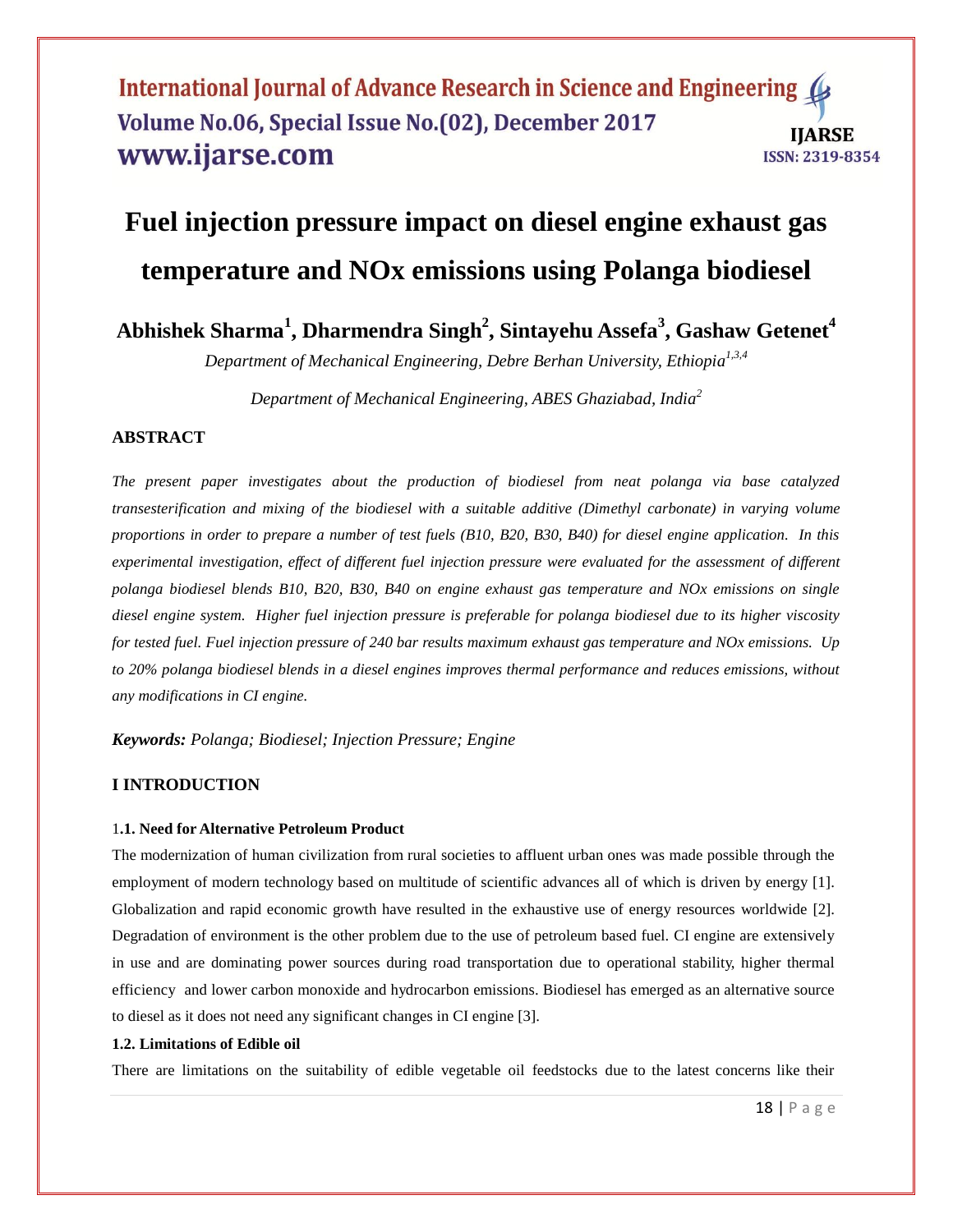involvement in the human food cycle and environmental degradation caused by the use of available cultivation land. Involvement of edible vegetable oil feedstock's could cause ecological imbalances due to the cutting down of forest land for plantation purposes. Therefore, non-edible plant oils are prominent for application as biodiesel in the diesel engine industry [4].

#### **1.3. Availability and resources of Non-edible oil**

350 oil bearing crops are available around the world [5]. Non- edible oils are the sustainable feedstocks's for the application in producing biodiesel since most of the plants can be grown on wastelands to reclaim them, not compete even higher yields of biodiesel and fuel properties as the edibles [6]. Crops bearing non-edible vegetable oil seeds are Jatropha curcas, Polanga, Karanja, Neem, Mahua, Castor, Jojoba, Coriander, Hingan, Mongongo. Other non-edible oils such as *Nicotiana tabacum* (tobacco), *Acrocomia aculeate* (macaúba), *Crambeabyssinica* (hochst), linseed oil, rubber seed oil, *Sapium sebiferum* (chinese tallow), *Sapindus mukorossi* (soapnut), *Euphorbia tirucalli* (milk bush), *Calophyllum inophyllum* (polanga) and nahor oil have been used as feedstocks [7]. Therefore, more emphasis is now given to non-edible seed oils as a source for biodiesel.

#### *1.4. Polanga (Calophyllum Inophyllum): An alternative diesel fuel*

Polanga is a perennial angiosperm. Its full botanical name is "*Calophyllum Inophyllum*" [8]. It is a non-edible oil seed. The tree bearing polanga seeds are medium sized and it grows well in exposed sea sands or deep soil. The rainfall requirement for this tree is 750–5000 mm/year. The expansion rate of the Polanga tree is 1.1m height per year in favourable locations. This plant is widely found in South-East Asia, East Africa, Australia and India [9]. Polanga tree yields 100-200 fruits/kg with each fruit having one large brown seed of 2-4 cm diameter. A single, large seed is surrounded by a shell (endocarp) a thin, 3-5 mm layer of pulp. The oil obtained from the seed is thick and tinted green. About 2000 kg/ha oil yield has been reported [10]. Looking at its omnipresence throughout the Indian coastline, it seems that its natural production potential is no less than Jatropha curcas. High oil content, extensive availability, non- edible nature, low water requirement, growth on non-arable lands, etc. makes this oil seed highly suitable for fuel applications in diesel engines. An integrated research and development approach to evaluate the potential of this oil seed to be a true alternative to mineral diesel is to be assessed [11].

#### **1.5. Performance of Biodiesel on CI engine**

It is important to evaluate the influence of fuel injection pressure on comparative performance, emissions and combustion characteristics of biodiesel and diesel for operative application of biodiesel in modern CI engines. Mass of fuel injected into the cylinder depends on the density of the fuel [12]. [13] Produced biodiesel by transesterification in the presence of a catalyst. It was observed that transesterification process was influence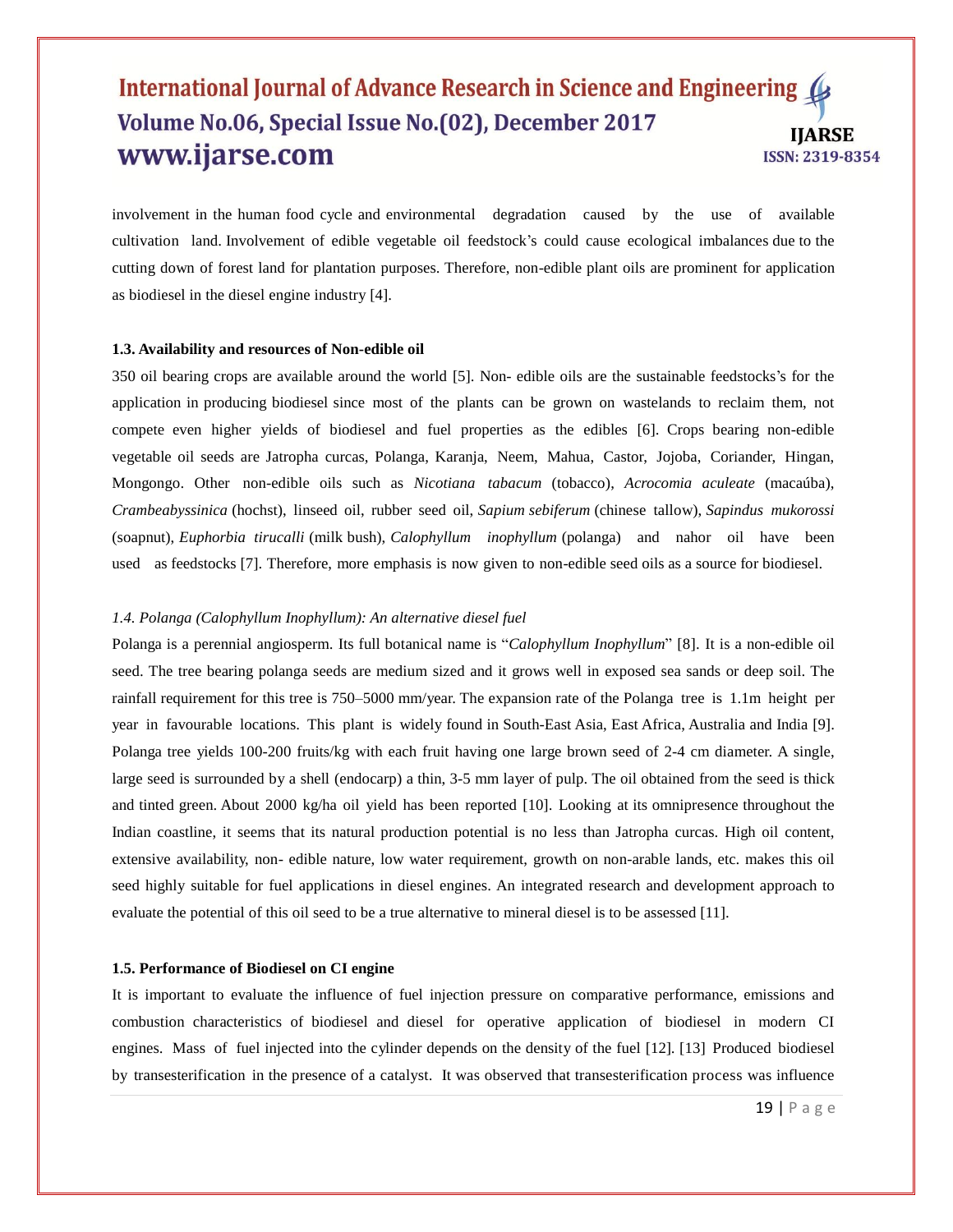depending upon the temperature, quality of catalyst, reaction time and verity of alcohol with the molecular ratio to the oil. Another mode of production of biodiesel from other filtered non-edible Karanja, Jatropha, and Polanga oil were also explained in this research. Chakraborty et al. [14] evaluated some relevant properties, the prospect of terminalia oil for biodiesel production. The fatty acid results of oil extorted from terminalia was found more suitable with respect to other seed oils tried. Terminalia oil contained 28.7% linoleic acid, 32.9% palmitic acid and 31.4% oleic acid. The kinematic viscosity and calorific value of terminalia oil were 25.50 cSt and 37.40 MJ/kg respectively, and lie within acceptable limits of the EN 14214 standard. However, the flashpoint of terminalia was found 90 °C which is relatively lesser than the required standard for diesel engine. Finally, these fuel properties conformed that biodiesel obtained from terminalia seed fulfil breathing biodiesel properties. [15] Recommends crude polanga oil as a possible feedstock for biodiesel production. The above mentioned oil had a high acid value which is 59.30 mg KOH/g. Therefore, the degumming, esterification, neutralization and transesterification process were carried out to decrease the acid value to 0.34 mg KOH/g. The optimum yield was obtained at 10:1 methanol to oil fraction with 1 wt. % and NaOH catalyst at  $50^{\circ}$ C for 2 h. On the other hand, the C. Inophyllum biodiesel properties fulfilled the specification of ASTM D6751 and EN 14214 biodiesel standards. After that, the C. Inophyllum biodiesel, diesel blends were tested to evaluate the engine emission and performance characteristic. Also, from the literature survey, it has been observed that effect of injection pressure on Polanga oil based biodiesel does not exist in the literature.

#### **II. MATERIAL AND METHODS:**

#### **2.1. Biodiesel production from Polanga seeds**

Polanga (Calophyllum inophyllum) oil was extracted from good quality seeds using a screw press. The oil so obtained was pressure filtered and heated at 120°C for 20 minutes to remove moisture. The oil was then preserved in an airtight screw cap bottle. Figure 1 shows neat Polanga (Calophyllum inophyllum) oil and the seeds. The FFA of the oil was found to be 23.52%.

Biodiesel is basically formed by the transesterification process from raw Polanga oil feedstock. Transesterification has been identified as the best way to manufacture biodiesel from non-edible raw oil in the company of an acid or base catalyst. Normally, sulfuric acid is considered as the suitable catalyst for this reaction, however a good range of acids may be considered for the same purpose. Oil feedstocks with more than 2% free fatty acid contents are generally transesterified in two stages. In the first stage the FFA reacts with the alcohol in the existence of an acid catalyst, when the FFA is reduced below 2%, then it is transesterified in the presence of alkaline catalyst. As mentioned in the previous section, the FFA of Polanga (Calophyllum inophyllum) oil was as high as 23.52%. Therefore, it has to pass through a two stage transesterification process to produce biodiesel. Such type of reaction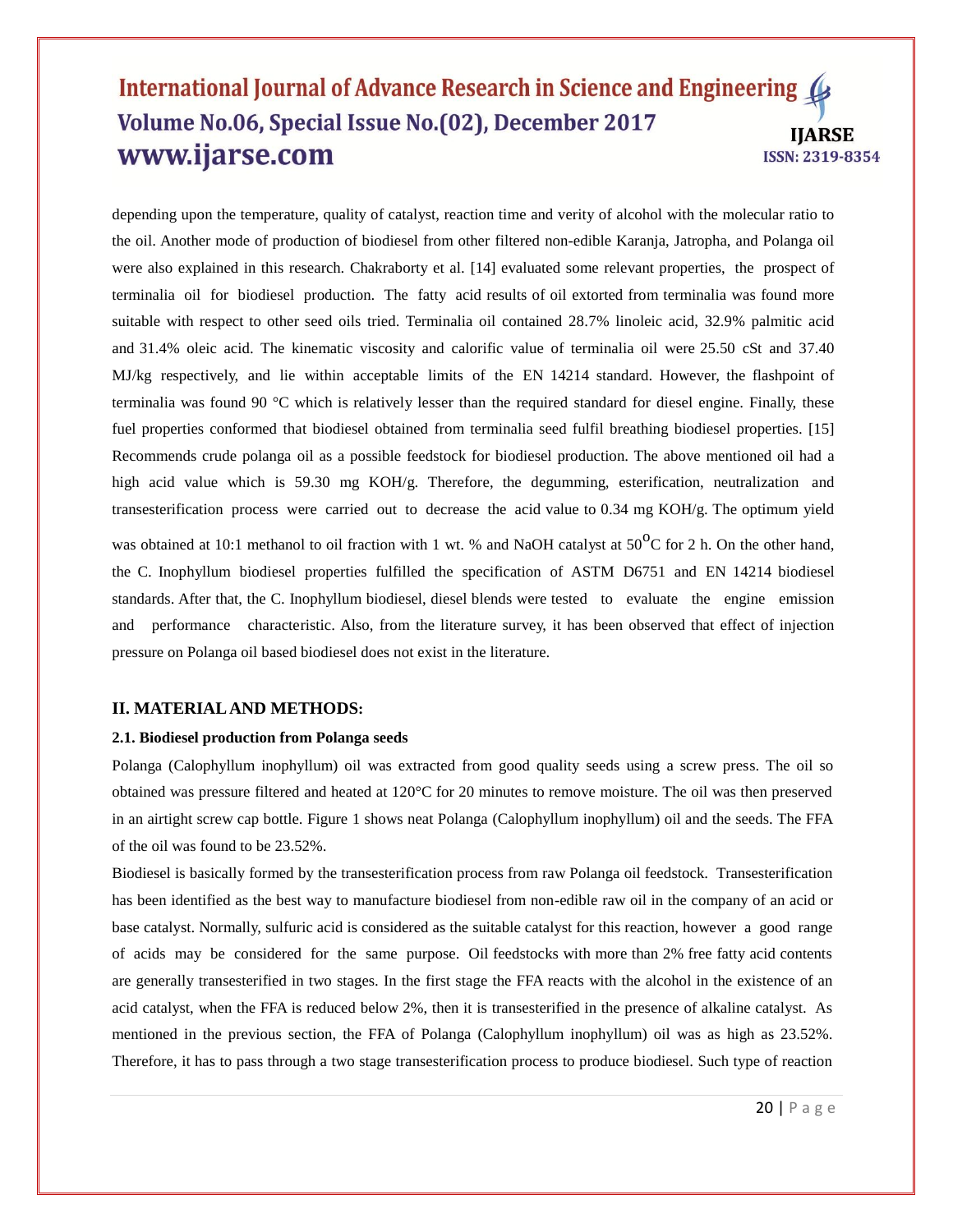is generally very much time consuming and consumes large amounts of catalyst. Therefore, an optimization of process parameters like catalyst concentration, reaction time, etc. shall lead to commercially competitive production of biodiesel from Polanga oil.



Figure 1: Polanga seeds and the oil produced after extraction.

## **2.2. Diesel engine set up for the performance study**

In this study Kirloskar make single cylinder, 4-stroke and water cooled diesel engine was selected. Such types of small engines are generally used for agricultural activities and decentralized power generation purposes across the India. Figure 3 shows the schematic image of the engine set up used for the study. Steady state test of the constant full load at 1500 RPM engine speed using B10, B20, B30 and B40 Polanga biodiesel blends at a different fuel injection pressure between 160-240 bars at an interval of 20 bars. The complete specification of the diesel engine is provided in Table 1.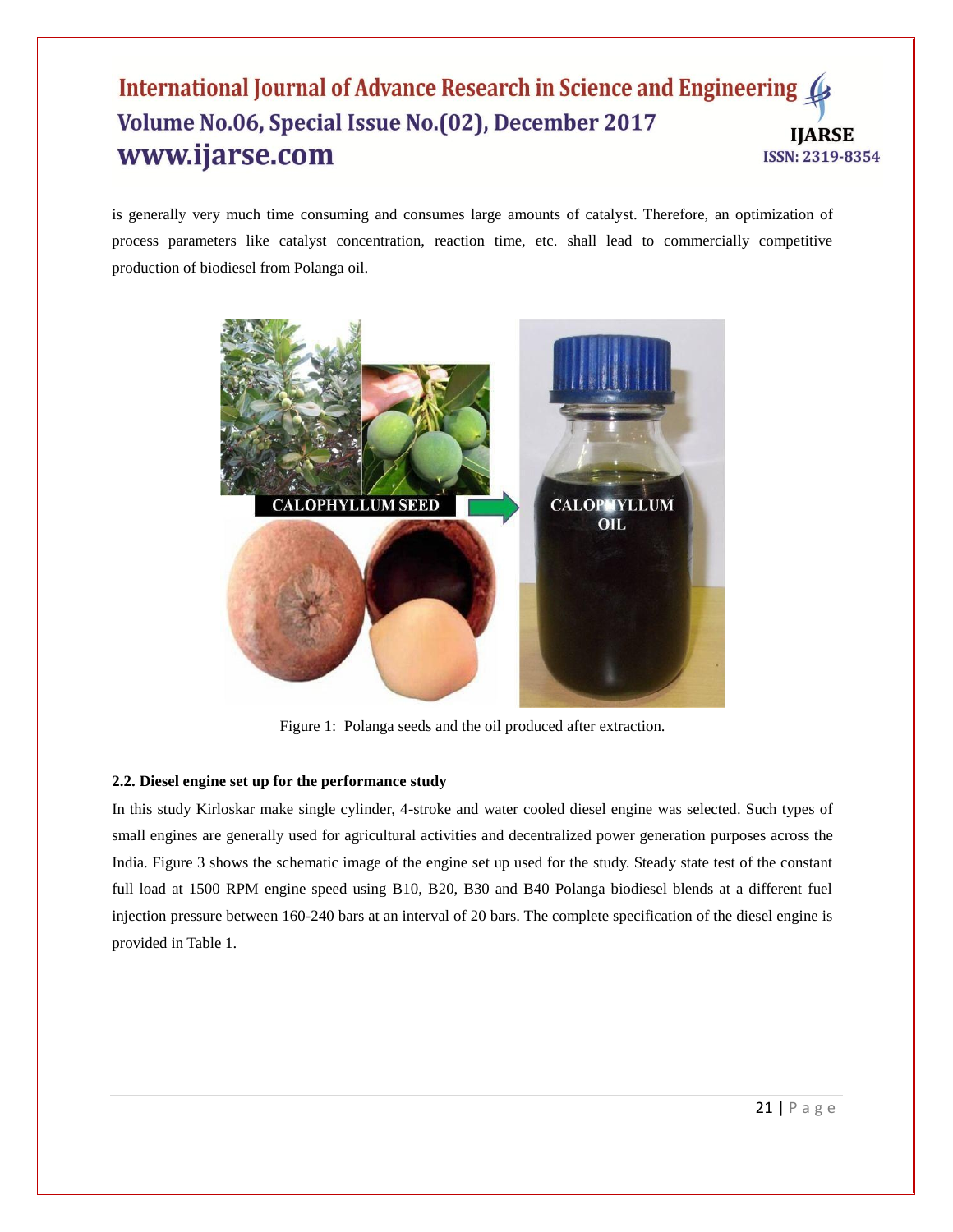

**Figure 2: Schematic image of the experimental engine set up.**

| Make                         | Kirloskar           |
|------------------------------|---------------------|
| No. of cylinder              | 1                   |
| <b>Strokes</b>               | $\overline{4}$      |
| <b>Rated Power</b>           | 3.5 kW@1500rpm      |
| Cylinder diameter            | 87.5mm              |
| Stroke length                | 110mm               |
| Connecting rod length        | $234$ mm            |
| Compression ratio            | 17.5:1              |
| Orifice diameter             | 20 <sub>mm</sub>    |
| Dynamometer arm length       | 185mm               |
| <b>Inlet Valve Opening</b>   | 4.5°BTDC            |
| <b>Inlet Valve Closing</b>   | 35.5°ABDC           |
| <b>Exhaust Valve Opening</b> | $35.5^{\circ}$ BBDC |
| <b>Exhaust Valve Closing</b> | $4.5^\circ$ ATDC    |
| Fuel injection timing        | $23^0$ BTDC         |

22 | P a g e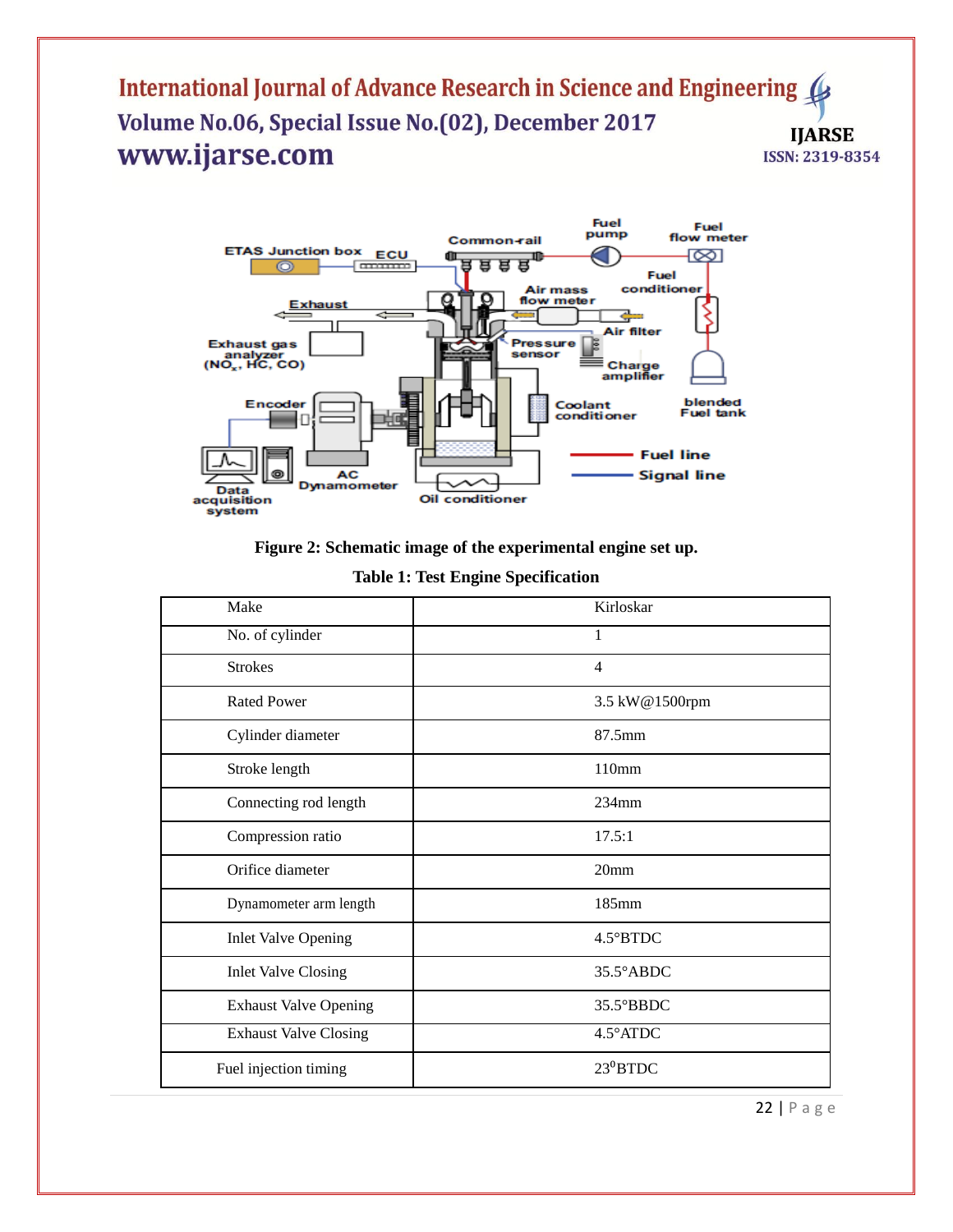#### **III. RESULTS AND DISCUSSION**

#### **3.1. Exhaust gas temperature**

Fig. 3 shows variation of EGT with respect to fuel injection pressure for different test fuels. It is observed that EGT increases with increase in load for all test fuels and diesel. It can also be seen from the graph that diesel exhibit low EGT when compared with other test fuels. Biodiesel exhibit highest EGT at all loads due to high combustion temperature of biodiesel because of higher oxygen content. The variation of EGT with the fuel injection pressure at constant full load for polanga biodiesel blends is given in Figure 3. In general, EGT increase with load, at elevated injection pressure the EGT is higher due to the increased combustion duration, increased heat loss, etc.



**Figure 3: Variation of EGT with Injection pressure**

## **3.2. NOx emissions**

From the literature it is revealed that NOx is directly proportional to power output of the engine because NOx emission increases with increase in combustion and exhaust temperature [16]. The present test results show that NOx emission increases almost linearly with increase in engine load which is because of higher cylinder pressure and temperature at higher loads [16,17,18]. It is found highest for pure biodiesel because of high oxygen content which results in complete combustion causing high combustion temperature. Results also reveal that NOx decreases with higher additive percentage because of reduction in engine in-cylinder temperature because of smooth combustion, causing reduction in EGT [19, 20]. Figure 4 gives NOx values for various polanga biodiesel blends with diverse fuel injection pressures at full load condition. As seen from the figure, at elevated fuel injection pressure, NOx emissions are higher. At an elevated fuel injection pressure smaller test fuel particle diameter caused to vaporize quickly.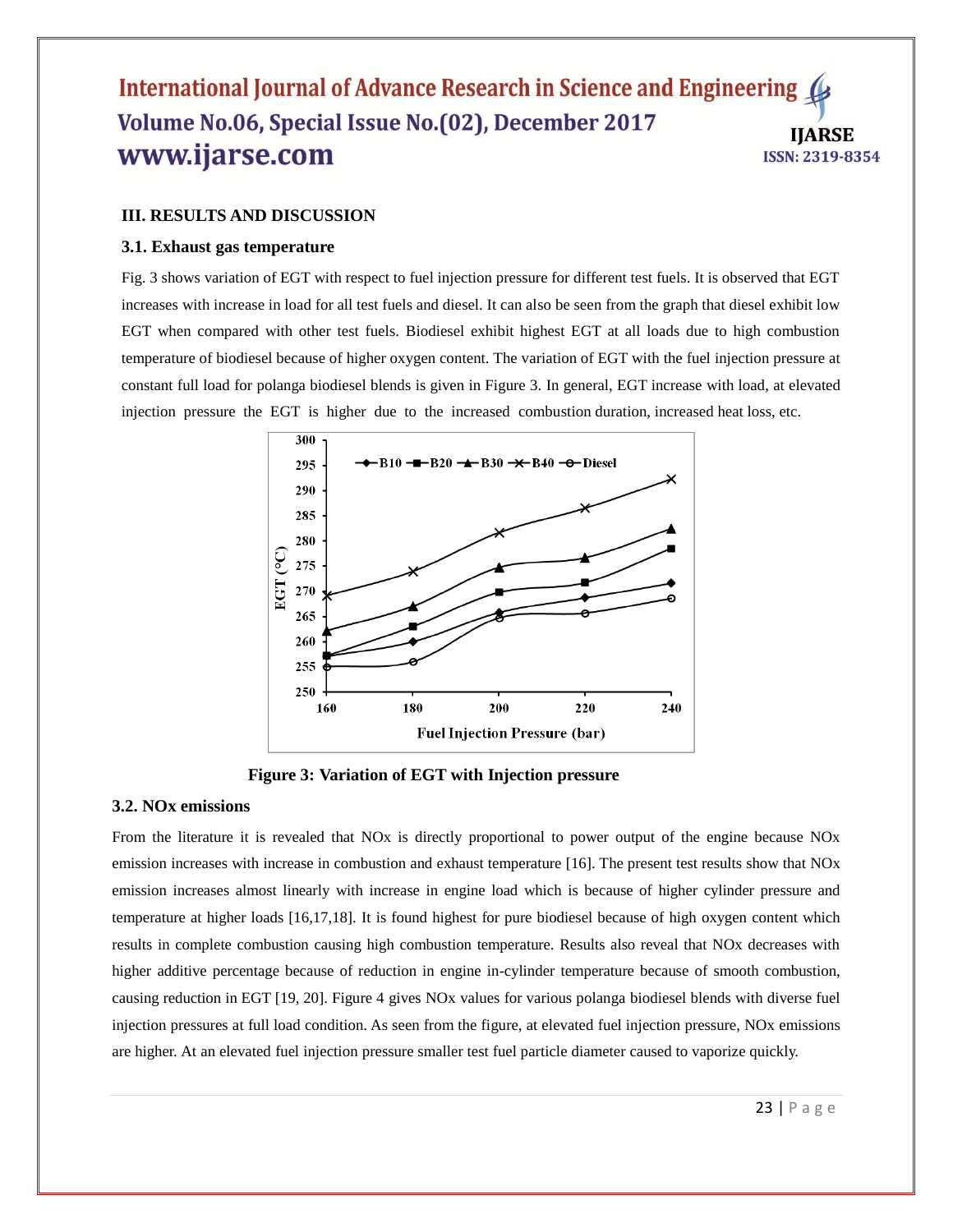

**Figure 4: Variation of NOx with Injection pressure**

However, the fuel particle cannot go through deep into the engine combustion chamber. So, at an elevated fuel injection pressure firstly produces quicker fuel combustion rates, resulting in a higher EGT as discussed previously section as an end result, NOx start to increase at elevated fuel injection pressure. Maximum NOx emissions were recorded to be 835, 832, 878 and 902 ppm vol for B10, B20, B30 and B40 respectively at 240 bar of fuel injection pressure.

## **IV. CONCLUSION**

The experimental study is accomplished on a four stroke, single cylinder Kirloskar diesel engine using polanga biodiesel and its blends with diesel. The exhaust gas temperature and NOx emissions characteristics are evaluated by running the engine at injection pressures of 160 bar, 180, 200, 220 bars and 240 bar and varying loads from no load to full load at a percentage increase of 20% in each step. Based on the experimental studies, following are the important observations made and the conclusions drawn thereon.

- 1. A single cylinder, four stroke CI engine originally designed to operate on diesel as fuel may be operated on Polanga biodiesel blends without any system hardware modifications. Based on the experimental study, it can be concluded that at higher fuel injection pressure, the exhaust gas temperature using polanga biodiesel blends are more as compared to that of diesel oil.
- 2. Higher fuel injection pressure is preferable for Polanga biodiesel due to its high viscosity of polanga biodiesel test blends.
- **3.** Polanga biodiesel blends B40 give the maximum NOx emissions as compared to all other blends at a higher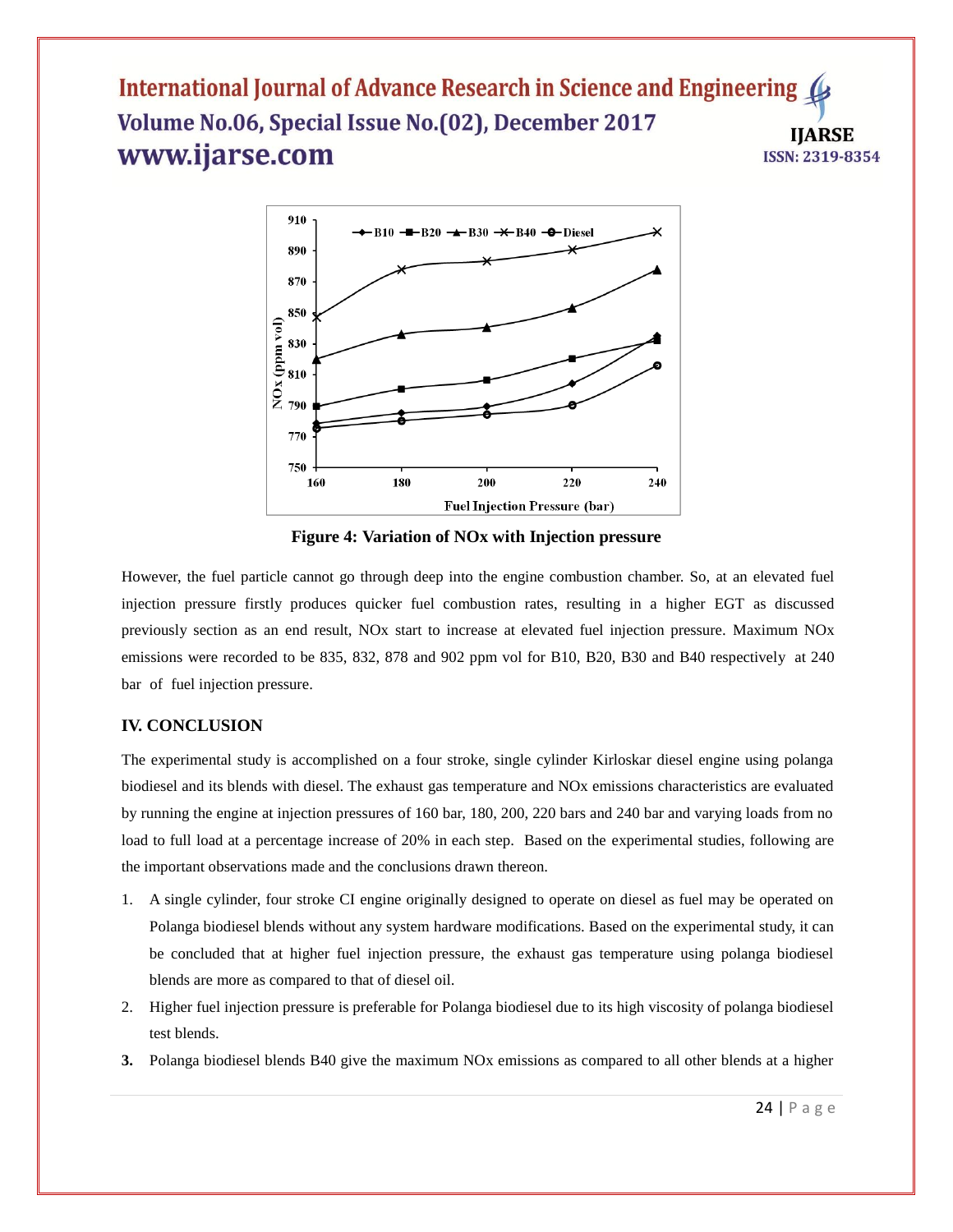fuel injection pressure of 240 bar.

## **REFERENCES**

- [1] Chen, W.-H., Peng, J., Bi, X.T. 2015. A state-of-the-art review of biomass torrefaction, densification and applications. Renewable and Sustainable Energy Reviews, **44**, 847-866.
- [2] Chen, W.-H., Lin, B.-J. 2016. Characteristics of products from the pyrolysis of oil palm fiber and its pellets in nitrogen and carbon dioxide atmospheres. Energy, **94**, 569-578.
- [3] Agarwal, A.K., Dhar, A., Gupta, J.G., Kim, W.I., Choi, K., Lee, C.S., Park, S. 2015. Effect of fuel injection pressure and injection timing of Karanja biodiesel blends on fuel spray, engine performance, emissions and combustion characteristics. Energy Conversion and Management, **91**, 302-314
- [4] Banković-Ilić, I.B., Stamenković, O.S., Veljković, V.B. 2012. Biodiesel production from non- edible plant oils. Renewable and Sustainable Energy Reviews, **16**(6), 3621-3647.
- [5] Demirbas, A. 2009. Progress and recent trends in biodiesel fuels. Energy Conversion and Management, **50**(1), 14-34.
- [6] Tamilselvan, P., Nallusamy, N., Rajkumar, S. 2017. A comprehensive review on performance, combustion and emission characteristics of biodiesel fuelled diesel engines. Renewable and Sustainable Energy Reviews, **79**, 1134-1159.
- [7] Singh, Y., Farooq, A., Raza, A., Mahmood, M.A., Jain, S. 2017. Sustainability of a non-edible vegetable oil based bio-lubricant for automotive applications: A review. Process Safety and Environmental Protection.
- [8] Atabani, A.E., César, A.d.S. 2014. Calophyllum inophyllum L. A prospective non-edible biodiesel feedstock. Study of biodiesel production, properties, fatty acid composition, blending and engine performance. Renewable and Sustainable Energy Reviews, **37**, 644-655.
- [9] Khan, T.M.Y., Atabani, A.E., Badruddin, I.A., Badarudin, A., Khayoon, M.S., Triwahyono, S. 2014. Recent scenario and technologies to utilize non-edible oils for biodiesel production. Renewable and Sustainable Energy Reviews, **37**, 840-851.
- [10] Hasan, M.M., Rahman, M.M. 2017. Performance and emission characteristics of biodiesel– diesel blend and environmental and economic impacts of biodiesel production: A review. Renewable and Sustainable Energy Reviews, **74**, 938-948.
- [11] Channapattana, S.V., Pawar, A.A., Kamble, P.G. 2015. Effect of Injection Pressure on the Performance and Emission Characteristics of VCR engine using Honne Biodiesel as a Fuel. Materials Today: Proceedings, **2**(4- 5), 1316-1325.
- [12] Agarwal, A.K., Dhar, A., Gupta, J.G., Kim, W.I., Lee, C.S., Park, S. 2014. Effect of fuel injection pressure and injection timing on spray characteristics and particulate size–number distribution in a biodiesel fuelled common rail direct injection diesel engine. Applied Energy, **130**, 212-221.